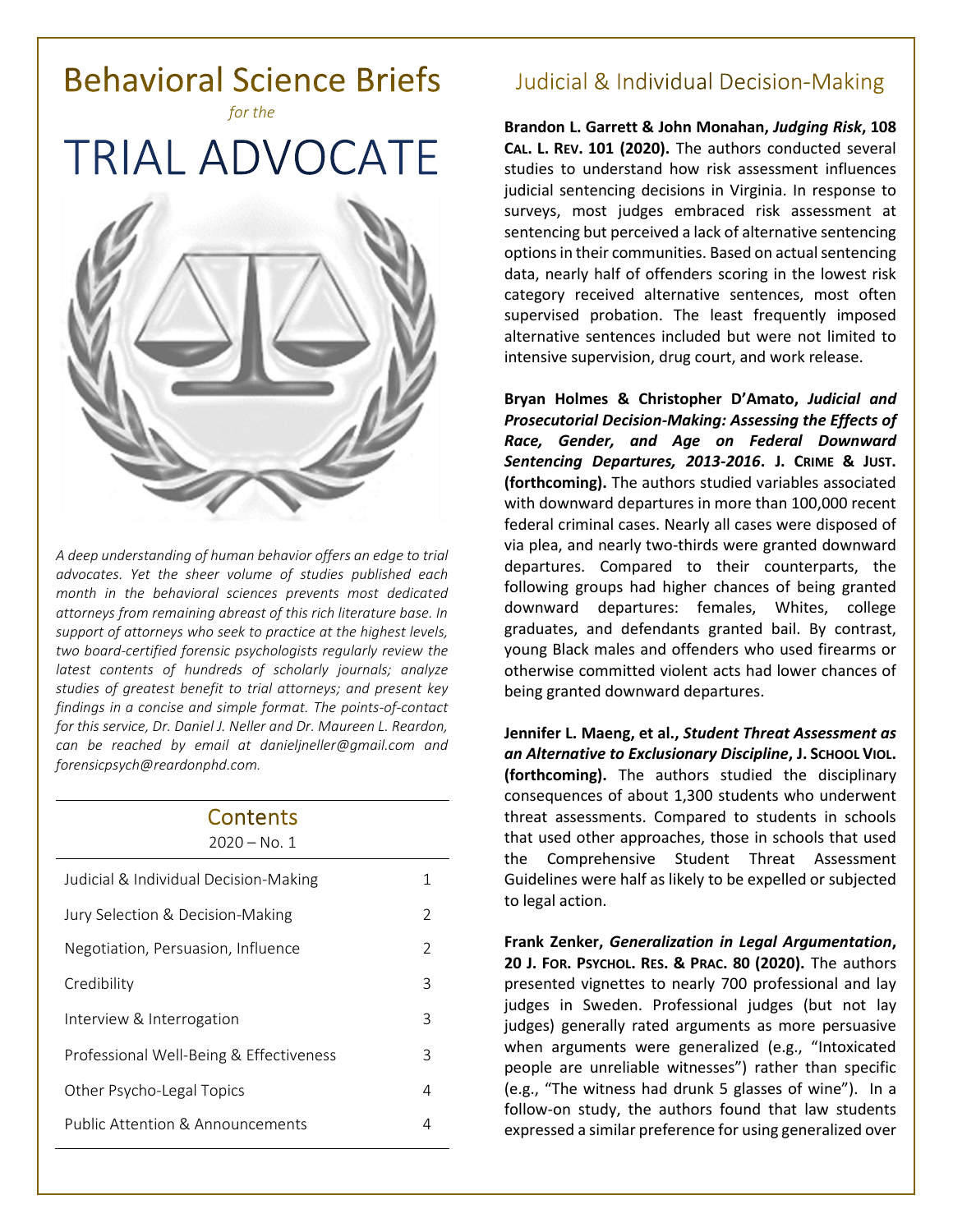specific arguments, whereas social science students showed no such preference.

## **Jury Selection & Decision-Making**

**Whitney DeCamp & Elise DeCamp,** *It's Still about Race: Peremptory Challenge Use on Black Prospective Jurors***, 57 J. RES. CRIME & DELIN'Y 3 (2020).** The authors analyzed the use of peremptory challenges in nearly 100 criminal trials in Mississippi. After the authors removed from the dataset all venire members who had been struck for cause, they used a statistical technique to match the remaining 2,500 venire members on all variables except race. Compared to Whites, Black venire members were nearly 5 times as likely to be struck by the prosecution; the reverse pattern was found for the defense. These findings held irrespective of defendant race.

**Rebecca L. Fix, et al.,** *Simulated Judicial Decision-Making for African and European American Adolescents with Illegal Sexual Behavior: The Impact of Medical Data and Victim Race/Ethnicity***, BEH. SCI. & L. (forthcoming).** The authors presented juvenile sex offense case vignettes to nearly 1,000 US undergraduates to study relationships between gender, race, medical evidence, and case outcomes. The presence of potentially corroborative medical evidence was the strongest predictor of multiple outcomes, including support for delinquency adjudication. Support for delinquency adjudication was not impacted by defendant or victim race; however, when defendants were Black and victims were White girls, support increased for juvenile transfer and stringent sex offender registration and notification requirements.

**Ross Kleinstuber, et al.,** *"Ideal Victims" in Capital Penalty Hearings: An Assessment of Victim Impact Evidence and Sentencing Outcomes***, 43 J. CRIME & JUST. 109 (2020).** The authors studied 28 capital penalty hearings held in Delaware from 2001-2011, when juries in that jurisdiction merely advised judges on capital sentencing. As the number of jurors who voted in favor of a death sentence increased, so did the likelihood that judges would ultimately sentence defendants to death. Victim impact statements did not influence jury recommendations or judicial decisions regarding death sentences. Judges, but not juries, were more likely to choose a death sentence when several features matched a prototype: a stranger murdered a relatively weaker, middle-class, white female as she carried out a respectable activity in a legitimate location.

**Brian Manata,** *Investigating the Impact of Racial Diversity in Decision-Making Groups: The Moderating Role of Relationship Conflict***, NEGOT. & CONFL. MGMT. RES. (forthcoming).** In a small sample of undergraduates, racial diversity was associated with increasingly accurate group decision-making, but only when conflict between group members remained low.

**Amelia Mindthoff, et al.,** *Juror Perceptions of Intoxicated Suspects' Interrogation-Related Behaviors***, 47 CRIM. JUST. & BEH. 222 (2020).** The authors surveyed 2 large samples of potential jurors to study perceptions of statements made by drunk suspects. The more impaired a suspect appeared during interrogation, the less likely potential jurors were to vote in favor of a guilty verdict.

#### Negotiation, Persuasion, Influence

**Maria Laura Bettinsoli, et al.,** *The Distinct Contributions of Cause-Effect Order and Reasoning Type in Judgments of Causality***, J. COGNIT. PSYCHOL. (forthcoming).** In 6 experiments, the authors studied the influence of the order in which words are presented on the subsequent causal judgments people make. Links between 2 connected elements were viewed as stronger when causes were listed before effects (e.g., smoking and lung cancer) rather than vice versa (e.g., lung cancer and smoking).

**Helen Fraser,** *Enhancing and Priming at a Voir Dire: Can We Be Sure the Judge Reached the Right Conclusion?***, AUS. J. FOR. SCI. (forthcoming).** In these experiments, participants were split into groups and provided different versions of a transcript. Next, they listened to an audio recording that contained an indistinct statement. All audio recordings were identical. The transcript version that participants read before listening to the recordings influenced what they later reported "hearing" in the indistinct statement.

**John Monahan, et al.,** *Risk Assessment in Sentencing and Plea Bargaining: The Roles of Prosecutors and Defense Attorneys***, BEH. SCI. & L. (forthcoming).** The authors surveyed about 100 prosecuting and defense attorneys in Virginia about their consideration of risk assessment data during plea negotiations and at sentencing hearings. Most survey respondents stated recidivism risk should be considered at sentencing. Most endorsed invoking risk at least "sometimes" when advocating for sentence length. Nearly half invoked risk during plea negotiations.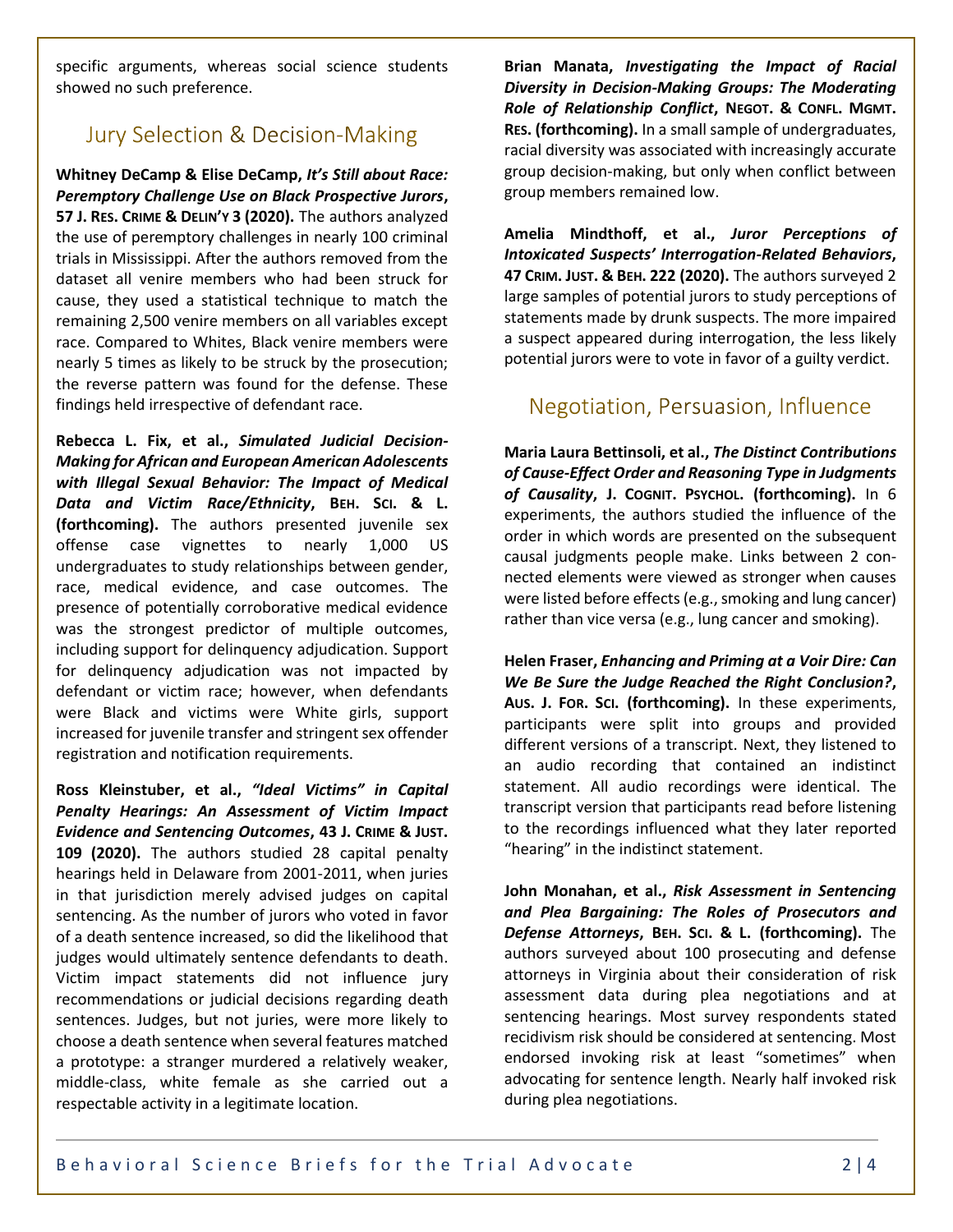#### Credibility

**Ryousuke Iida, et al.,** *How Do We Judge Our Confidence? Differential Effects of Meta-Memory Feedback on Eyewitness Accuracy and Confidence***, APPL. COGNIT. PSYCHOL. (forthcoming).** In 2 experiments, the authors studied the relationship between recall accuracy and confidence among Japanese undergraduates who viewed a video of a mock crime. Participants were falsely told they had previously scored high or low on a memory test. Compared to those who were told they had scored low, participants told they had scored high were more confident – but no more accurate – in their "testimony" about the mock crime.

**Albert Lee, et al., Fear Goliath or David?** *Inferring Competence from Demeanor across Cultures***, PERS. & SOC. PSYCHOL. BULL. (forthcoming).** Across cultures, people often judge credibility on the basis of an individual's competence and warmth. In several studies conducted by the authors, Americans generally viewed as competent those individuals and organizations that showed traditional signs of strength (e.g., assertiveness, competitiveness), whereas Chinese generally viewed as competent those individuals and organizations that showed no such signs.

**Maria Cristina Russo, et al.,** *Asylum Seekers: Forensic Remarks Regarding 185 Cases***, 60 MED. SCI. & L. 30. (2020).** The authors studied consistency of self-reported physical maltreatment and medical examination results of 185 people seeking asylum in Italy. Nearly all medical exams revealed dermatological findings consistent with self-reported physical maltreatment and torture (e.g., scarring, missing toenails, etc.).

## Interview & Interrogation

**Sydnee L. Erickson, et al.,** *The Predictive Power of Intelligence:* **Miranda** *Abilities of Individuals with Intellectual Disability***, L. & HUM. BEH. (forthcoming).** The authors studied understanding of *Miranda* rights in a small sample of people diagnosed with Intellectual Disability (ID). Compared to the general population, people with ID – especially those with low verbal abilities – knew less about their *Miranda* rights, learned less from standard warnings, and agreed more often to surrender rights.

**Laura Fallon & Brent Snook,** *Beyond Common Sense and Human Experience: Lay Perceptions of Witness Coercion***, 47 CRIM.JUST. & BEH. 208 (2020).** Prior research with suspects indicates risk for false confessions increases when police use two subtle interrogation techniques: *minimization* (e.g., downplaying the severity of the act) and *maximization* (e.g., suggesting negative consequences for withholding information). From a sample of about 300 Canadians, the authors solicited views on the use of these two techniques in witness interviews. Study participants rated minimization as more effective than maximization for: gathering information from witnesses, helping witnesses feel in control, and fostering in witnesses positive feelings toward the interviewer. They also rated minimization as less coercive than maximization.

**Ron E. Hassner,** *What Do We Know about Interrogational Torture?***, INT'L J. INTEL. & COUNTER. (forthcoming).** Based on his review of literature, the author contends firm judgments about the effectiveness of harsh interrogation methods cannot be made on the basis of available scientific evidence.

**Sunghwan Kim, et al.,** *Observing Rapport-Based Interpersonal Techniques to Gather Information from Victims***, PSYCHOL. PUB. POL'Y & L. (forthcoming).** The authors analyzed 103 hours of recorded investigative interviews of 86 alleged sexual offense victims in South Korea. Interviewers who approached victims in an honest, empathic, and nonjudgmental way experienced improved interactions; this, in turn, was associated with the gathering of greater amounts of useful information. By contrast, interviewers who approached victims in a negative (e.g., judgmental, argumentative, unfriendly) manner decreased victim responding, which in turn was associated with reduced information yield.

# **Professional Well-Being** & Effectiveness

**Xiao Chen, et al.,** *An Enumerative Review and a Meta-Analysis of Primed Goal Effects on Organizational Behavior***, APP. PSYCHOL. (forthcoming).** *Priming* is a technique whereby exposure to a stimulus – typically without awareness – influences ideas, feelings, attitudes, or behaviors. The authors examined 23 studies that had analyzed the effect of priming on goal attainment in the workplace. Results indicate workers improve their job performance when their goals are primed.

**James N. Donald, et al.,** *Mindfulness and Its Association with Varied Types of Motivation: A Systematic Review*